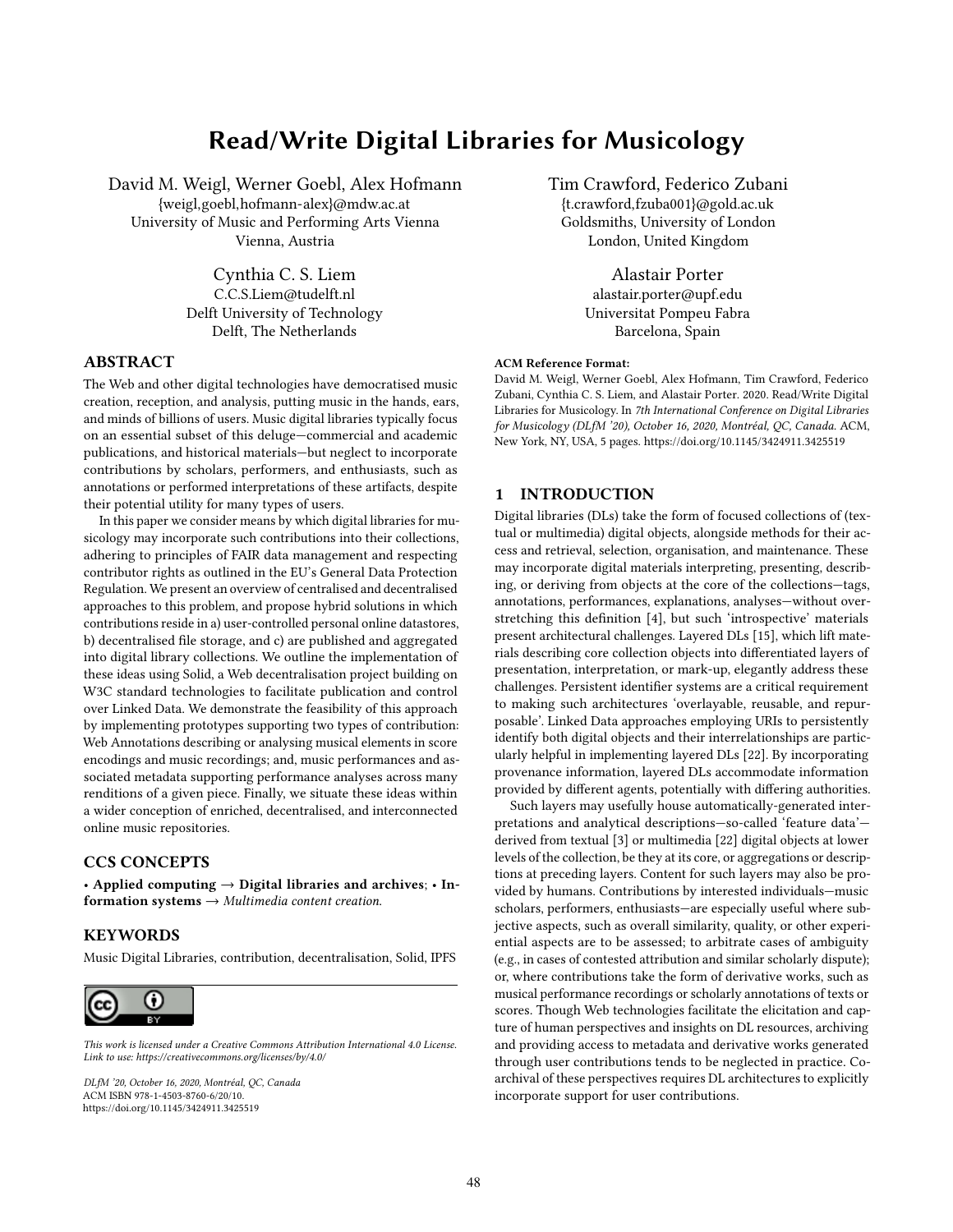Music DLs are particularly well situated to exercise research into—and benefit from—the structured incorporation of contributed materials into their collections: both owing to their core focus on textual as well as multimedia objects, alongside the reasonable expectation of user contributions in various different modalities; and, to their serving thriving research communities dealing with the derivation of semantic structures from undifferentiated signals, both through machine agents (in the field of music information retrieval) and through human insight (in the fields of empirical musicology and music perception and cognition). A number of music DL projects have explored the utility of user contributions in the form of musicological annotations [\[2,](#page-4-5) [14\]](#page-4-6), music performances [\[18,](#page-4-7) [32\]](#page-4-8), and accounts of listening experiences [\[1\]](#page-4-9).

Beside providing descriptions, interpretations, analyses, and other useful content, aggregations of such materials and of their interrelationships with core collection objects and other contributions are themselves interesting targets for analyses. Aggregate analyses of scholarly activity in terms of the 'footprints of scholarship recorded in library resources' may yield informative insight in the form of 'scholarship on scholarship' [\[12\]](#page-4-10). Beyond scholarly activity, aggregated analyses of lay contributions by music enthusiasts (as 'amateur critics') have provided insightful musicological findings, relating, e.g., to social constructs of genre in music [\[11\]](#page-4-11). Collections of music recordings and performance metadata incorporating different musicians' renditions of the same piece provide fruitful ground for analyses through the lenses of musicology and performance science [\[7,](#page-4-12) [25\]](#page-4-13).

We now consider architectural concerns in supporting structured contributions in DLs, outlining a proposed solution with a focus on user-retained data ownership; present prototypes in two digital musicology case studies that demonstrate the proposal's feasibility; and contextualise these efforts within broader work to interlink and enrich music repositories on the Web.

## 2 READ/WRITE DL ARCHITECTURES

#### <span id="page-1-1"></span>2.1 Centralised and decentralised architectures

Though conceived early on as spaces in which users contribute as well as consume data [\[6,](#page-4-14) [8\]](#page-4-15), the predominant paradigm of both the Web and DLs has involved a "read-only" mindset in which information is published by few and consumed by many. Where contributions are supported, user data is usually submitted to a centralised repository—be it content shared on social networks, comments 'under the line' on news websites, contributions to Wikipedia articles, or posts to discussions on the ACM DL's Disqus system. This entails a loss of ownership by the contributor, who transmits control over their content to the institution maintaining the centralised repository according to its terms of service. Additionally, platforms typically maintain their own authentication and access control mechanisms. Together this results in the problem of 'data silos' where users cannot easily share or reuse their contributions in other relevant application contexts [\[17\]](#page-4-16). At the same time, centralised architectures place significant responsibilities on their maintaining institution, who have legal obligations to safeguard the data and respond to certain user requests (under the rights to access, rectification, erasure, data portability) in accordance with the EU's General Data Protection Regulation [\[21\]](#page-4-17) (GDPR).

Recent research into decentralised scholarly communication and knowledge dissemination [\[28,](#page-4-18) [31\]](#page-4-19) has explored alternatives to this situation in which contributions are not transmitted into a central repository, but reside in contributor-controlled spaces—Personal Online Datastores, or Pods-as defined by the Solid project<sup>[1](#page-1-0)</sup> [\[17\]](#page-4-16). Beside providing data storage, Solid Pods also act as WebID [\[26\]](#page-4-20) identity providers, allowing users to authenticate against their own Pod, thus retaining one identity and set of credentials across applications. Instead of ingesting their data, applications may include users' contributions by reference to URIs within the users' Pods, using the affordances of Linked Data. Pods are hosted by dedicated services (Pod providers) employing standard Web technologies. Open source implementations are available, allowing technically advanced users to host their own Pod servers if desired.

With this approach, users may send their contributions to multiple different applications, allowing for their re-contextualisation and reuse in different contexts in accordance with the FAIR principles of data management [\[33\]](#page-4-21). At the same time, users retain ownership and control over their data, including the abilities to keep specific resources private, delegate read and/or write access to specified other users (via reference to their WebID identity), to open access to the public, and of course to delete data where desired.

Beyond empowering the user, this approach also decreases the burden of responsibility faced by DLs and other platforms wishing to incorporate user contributions, as the means to guarantee the rights specified by the GDPR are necessarily retained by the user.

## <span id="page-1-2"></span>2.2 Publishing decentralised contributions

Fully decentralised solutions also have their drawbacks. Users authoring annotations, analyses, or derivative works based upon items in DL collections may wish for these contributions to be discoverable by others. The institutions maintaining DLs may wish to guarantee the persistence and availability of resources integrated with their collections; and may also wish to centralise contributions for reasons of processing efficiency, e.g., if they are to be interpreted in further derivative layers of computational analysis.

There is space between the two extremes of data silos and full decentralisation for hybrid solutions (Figure [1\)](#page-2-0) that achieve a balance between retention of user control over contributed data afforded by Solid, and guarantees of stability and accessibility provided by centralised architectures. We propose an approach in which applications allow users to interact with objects in core DL collections in a decentralised fashion, posting the generated data to users' own Pods (and potentially sharing access with specified other users or even with the wider public), up to a point of explicit, licensed publication to the DL. Before this point of publication, the generated data exist as Web resources (in a user's Pod) that reference other Web resources (in the DL's collection) in the usual fashion of Linked Data. Only after publication do the generated data formally become contributions to the DL. There are two possible means in which publication may take place, each striking a slightly different balance between the extremes of centralisation and decentralisation.

- announce: URI references to contribution copied into the DL;
- ingest: contribution content copied into the DL.

<span id="page-1-0"></span><sup>1</sup><https://solidproject.org>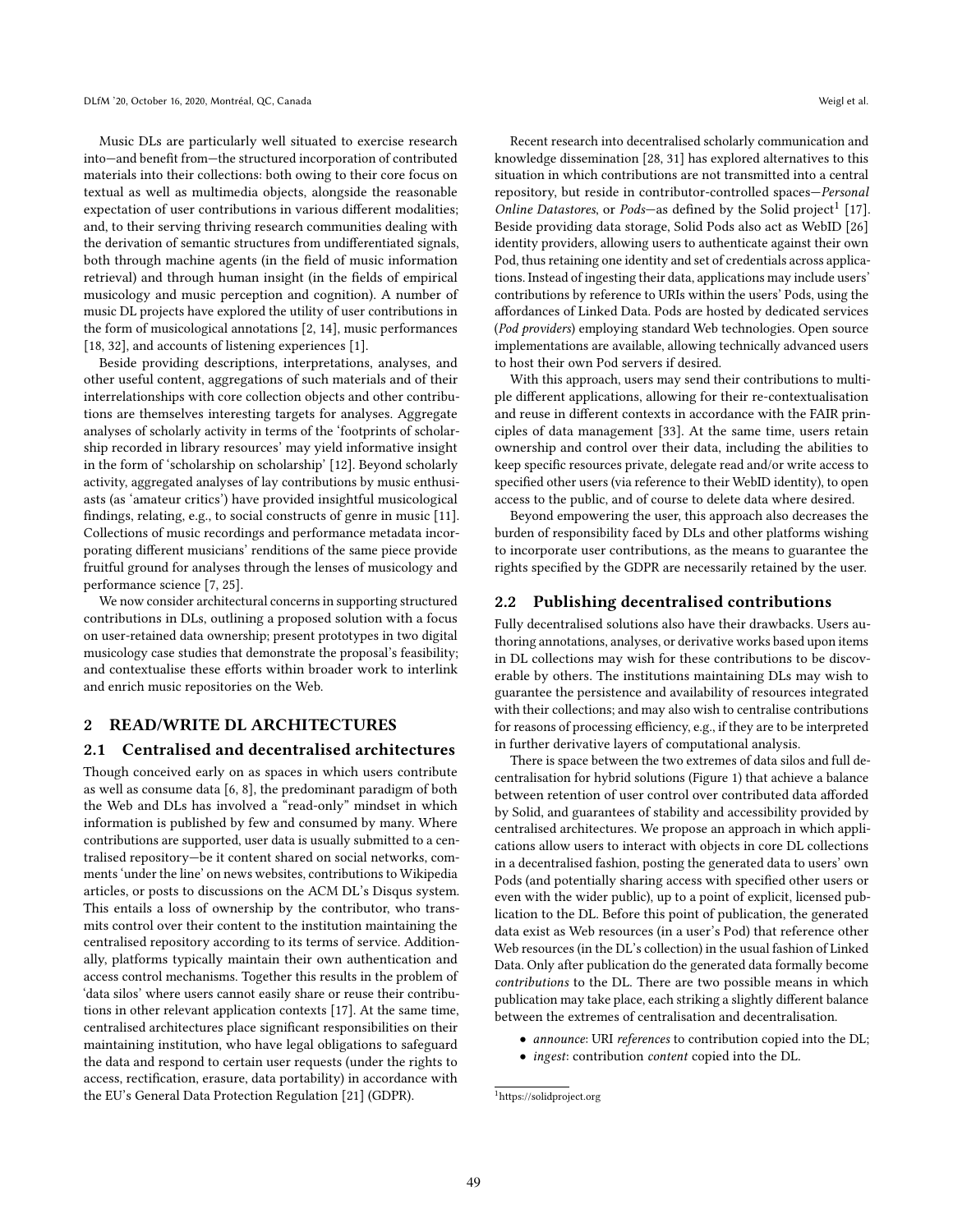Both models place user content within contribution layers of the DL, enriching the DL's collection, and making the content discoverable by its users. In the announce model (employed by DL1 in Figure [1\)](#page-2-0), the user retains full control over the data, including over its modification, deletion, or revocation of public access. From the DL's perspective, this minimises overhead around the storage and management of contributions (including GDPR liabilities), but it does require applications interfacing with the DL to be resilient against missing or inaccessible user data. In the ingest model (DL2 in the figure), the DL asserts a greater degree of ownership over the contribution, and thus is better able to guarantee that ingested contributions meet data management best practices—e.g., the FAIR principles of accessibility (by ensuring data persistence) and reusability (by ensuring that contributions are licensed appropriately).

## 2.3 Undifferentiated binary file storage

The Linked Data Platform [\[19\]](#page-4-22) containers providing file storage and retrieval within Solid Pods are equipped to handle semantically undifferentiated binary files of common interest in digital musicology projects—e.g., audio-visual recordings or high-resolution scanned images—alongside contributions structured as Linked Data. However, storing such files within Solid Pods can be unwieldy, as currently-established Pod providers do not prioritise the provision of large storage quotas or particularly high-bandwidth access.

As Web resources, large binary files can be referenced by Linked Data residing within a user's Pod, even when the files are stored elsewhere. One option is to open up a DL's centralised institutional storage to submissions of such data, but this places significant administrative and networking overhead upon the institution, situates contributions firmly within the 'silo' of the particular DL, and diminishes contributors' control over their data (Section [2.1\)](#page-1-1). An alternative is to direct contributions of such files to cloud-hosting services such as those provided by Amazon S3 (see e.g., [\[29\]](#page-4-23)); files stored in such locations may be referenced from different repositories but data ownership would still be transferred to the institution holding the access credentials, unless users are constrained to operating their own S3 accounts, a non-trivial requirement. Further, the data's availability still hinges on the single cloud service provider.

An alternative to file storage with a centralised provider are decentralised peer-to-peer networks in which users publish and share their files themselves. The InterPlanetary File System $^2$  $^2$  (IPFS) is such a network, incorporating a content-addressed data model for file storage and access with its own corresponding protocol [\[5,](#page-4-24) [30\]](#page-4-25). The network consists of connected nodes that transfer files and other data structures. Unlike HTTP, files in IPFS are addressed using content addressing, where each file uploaded to the network is identified by a unique multihash checksum, a short machinereadable fingerprint of the file content. This reduces dependency on specific centralised servers, as multiple nodes may hold copies of the same file. Latency is also minimised as files can be accessed at the closest nodes in the network. Users may serve their undifferentiated binary files via IPFS and publish the hash links via their Solid Pods [\[24\]](#page-4-26). These links can be resolved directly using an IPFS-compliant client or by using an HTTP gateway.

<span id="page-2-0"></span>

Figure 1: Layered contribution architecture. Dashed lines: URI references. Contributions in Pods (Linked Data storage) are published to institutional repositories (Digital Libraries—DLs) by announce (DL1) or ingest (DL2). Large binary files are stored with a centralised provider, or in decentralised fashion (e.g., by InterPlanetary File System—IPFS).

## 3 CASE STUDIES IN DIGITAL MUSICOLOGY

TROMPA [\[16\]](#page-4-27) is a project to interconnect public-domain music resources published in repositories on the Web, and to enrich these resources using machine processes and user contributions. Within this project we have implemented prototypical applications for two use-cases—respectively focusing on annotation of scores and audio recordings, and on the analysis and review of rehearsal attempts that together serve to demonstrate the feasibility of the ideas presented in this paper. In each case, contributions are generated using Web applications that store data in users' Solid Pods, from where they may be published to TROMPA's data infrastructure.

#### 3.1 Web Annotation of music resources

Published musicology (at any level of sophistication) is traditionally presented as text, accompanied by scores, illustrations and diagrams necessary to communicate the author's argument; these are essentially static and are necessarily fixed on the printed page. Digital media offer a vast range of possibilities of extending the form, style, scope and range of such presentations, one example being the inversion of this process and providing a complete score as entry point which is annotated as required by links, labelled on the musical staves, to textual commentary, or to other music examples (extracts or complete works) in various formats, e.g., static graphical diagrams or scores, or audio/video recordings, as desired. While this is directly analogous to the now familiar notion of hypertext, technical restrictions due to the complexities of music have hitherto

<span id="page-2-1"></span><sup>2</sup><https://ipfs.io>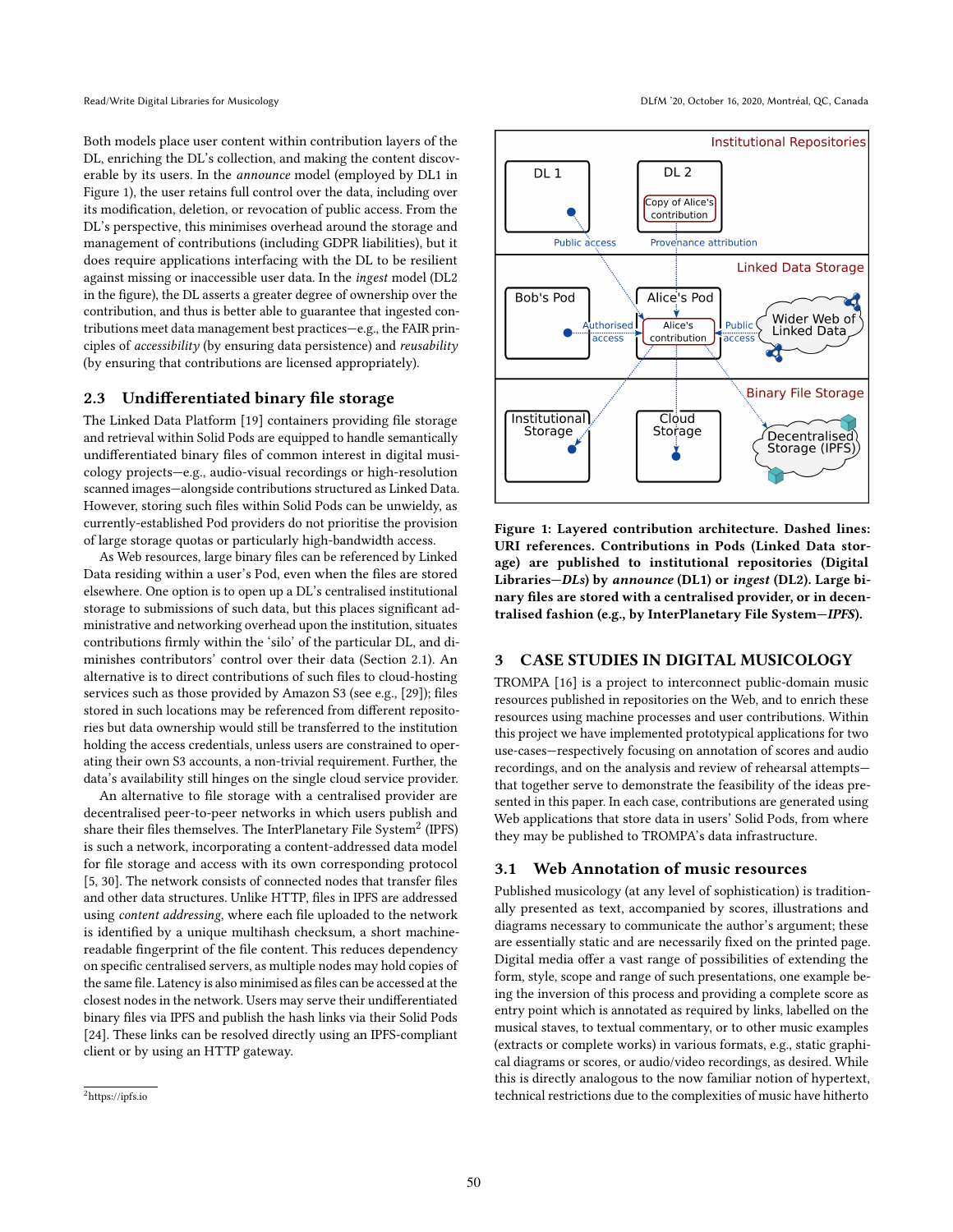limited the extent to which this has been attempted—though some recent publications of musicological scholarship [\[10,](#page-4-28) [13\]](#page-4-29) achieve this using the Music Encoding and Linked Data (MELD) framework.

We have implemented a set of Javascript/React modules facilitating the creation of annotation tools for such materials published on the Web. The TROMPA annotation module for Music Encoding Intiative (MEI) score encodings $^3$  $^3$ , a MELD wrapper component, supports click-and-drag selection of musical elements of configurable granularity (e.g., notes; measures), and authentication and submis-sion of annotations to a Solid Pod. The audio annotation module<sup>[4](#page-3-1)</sup> provides a tool for annotation and playback of audio signals, vi-sualised using Wavesurfer.js<sup>[5](#page-3-2)</sup>. We are developing user interfaces combining these modules, <sup>[6](#page-3-3)</sup> informed by requirement-gathering and iterative validation through a series of user studies.

The Web Annotations data model [\[27\]](#page-4-30) provides a flexible, standardised way of expressing annotations about (fragments of) Web resources. Our tooling generates Web Annotations targeting MEI fragments according to the identifiers of user-selected score elements, and media fragments of audio recordings representing instants and intervals at timed offsets from the beginning of the recording. The Web Annotation standard specifies a set of 13 default annotation motivations identified in a survey of the annotation landscape—including describing, highlighting, and linking which encode the annotation's purpose in machine-readable form, and may thus be used in rendering or interaction logic by user interfaces. These are easily extended with custom motivations; indeed, we are exploring the creation, publication, and reuse of custom annotation motivations themselves as another layer of user contribution. One further convenience provided by this standard is the canonical property. Using this property, the annotation's URI within the contributing user's Pod is specified as the canonical identifier for the annotation. This neatly simplifies provenance tracking and disambiguation where annotations are duplicated, as is the case where annotations are published to a DL—or conceivably multiple independent repositories—by ingest (Section [2.2\)](#page-1-2).

## 3.2 Score-aligned performances

Analyses in musicology and performance science may investigate multiple recorded renditions of the same piece, potentially performed by different individuals, at different times, or in different contexts [\[7,](#page-4-12) [25\]](#page-4-13). Such investigations benefit from the fine-grained alignment of recorded audio signals and timed performance metadata signal-derived features such as note-onset and -offset times, timbral or dynamic descriptors, or instrument-specified features supplied by digital instruments (e.g., MIDI events, key trajectories, or pedal positions on a Disklavier or Bösendorfer SE piano)—with encoded music score elements [\[9\]](#page-4-31). The Music and Timeline Ontologies [\[23\]](#page-4-32) offer convenient Linked Data structures conceptualising these metadata associations as instants or intervals specified along a performance timeline, potentially corresponding to a recorded audio signal. Such timelines may be aligned to encoded scores, either through manual expert annotation [\[14\]](#page-4-6) or by automated techniques (e.g., [\[20\]](#page-4-33)); where such alignments are in place and corresponding

audio recordings available, the comprehensive capture of musical elements within score encodings supply a semantic index into undifferentiated audio files recording the performance signal [\[14\]](#page-4-6).

Within TROMPA we are developing a prototype application primarily targeting music performers $^7$  $^7$  that realises these ideas. The application enables musicians to record and score-align their rehearsal attempts, offering score-informed review and analysis of their rehearsal progress over time. Linked Data structures representing the timelines are generated for each recorded rehearsal as described above, and stored within the performer's Solid Pod. For each thus recorded rehearsal, performers may take advantage of the affordances described in Section [2.1](#page-1-1) to retain private access to the corresponding timeline and associated metadata; to share them with specified other users via their WebID; or, to publish them under public license to the TROMPA data infrastructure, where they become discoverable and accessible to a wider community of performers, scholars, and enthusiasts [\[32\]](#page-4-8). Where large numbers of renditions, potentially from many different contributors, are available, this enables the pursuit of interesting and novel musicological investigations: for instance, establishing quantitative measures of the degree of expressive variation across the corpus of interpretations of a given piece; or, empirical measures of score difficulty, informed by the distribution of performance errors (inserted or omitted notes, as identified during the score alignment process) across renditions and across individual performers.

#### 4 CONCLUSION

Though conceived early on as read/write platforms for information interchange, DLs—and the wider Web—have predominantly operated in a publish/consume paradigm, underemphasising decentralised contribution of information. In this paper, we have outlined the value of supporting contributions of 'introspective' materials describing or deriving from objects within core DL collections. We have discussed the architectural and legislative challenges of incorporating publication and storage of such contributions in layered DLs, and have presented two case studies contextualising our proposed hybrid approach combining decentralised personal online datastores and centralised publication to institutional repositories within use cases relevant to digital musicology.

As a publicly funded project in this area, TROMPA has a strong focus on EU data governance-compliant data handling. Modern Web (re-)decentralisation projects such as Solid are working toward more equitable processes of information exchange. TROMPA's use cases [\[16\]](#page-4-27) outline a spectrum of demands regarding contribution, access, and governance of user data. This provides a fruitful setting to consider not just architectural concerns, but also the user-facing reception and implications of such solutions to a varied selection of audiences, including those with limited technical expertise; and corresponding challenges of eliciting and incentivising contributions, and providing for their reuse in different contexts, potentially beyond those foreseen within project scope. Through ongoing research and development in this area, we hope to establish new insights into how music DLs may more fully embrace—and benefit from—user-contributed creativity, expertise, and insight relating to or deriving from the materials within their collections.

<span id="page-3-0"></span><sup>3</sup><https://github.com/trompamusic/selectable-score>

<span id="page-3-1"></span><sup>4</sup><https://github.com/trompamusic/audio-annotator>

<span id="page-3-2"></span><sup>5</sup><https://wavesurfer-js.org>

<span id="page-3-3"></span><sup>6</sup><https://github.com/trompamusic/music-scholars-annotator>

<span id="page-3-4"></span><sup>7</sup><https://github.com/trompamusic/clara>